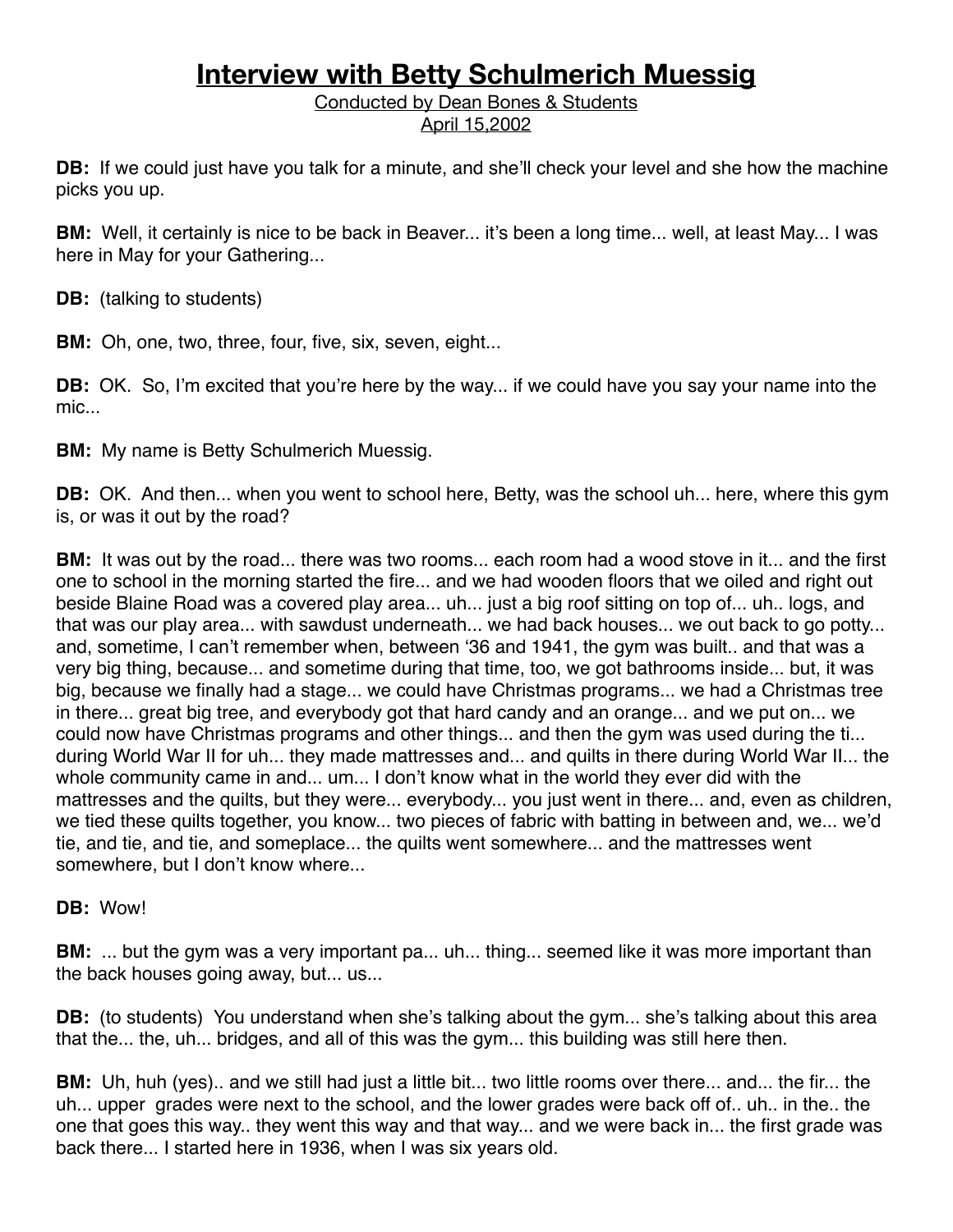#### Conducted by Dean Bones & Students April 15,2002

**DB:** And when you said that, um... the first one here actually started the fire, was that you, sometimes?

**BM:** Very often, because I just lived right across the field there...

**DB:** Uh, huh (yes). And... so the teacher didn't have to do that, then?

**BM:** Oh, who was... whoever was... whoever got there, started the fire.

**DB:** Wow. And what about... where did.. where did the wood come from?

**BM:** I haven't any idea.

**DB:** And, you said the wood was oiled...

**BM:** Yes...

**DB:** What did you mean...

**BM:** Oiled floors.. there was no.. uh, it was just wood with an.. and you... you had like a big mop, and you put oil on the mop, and you just ran around and that collected the dust and the... there was no.. no vinyl.. no.. no floor covering on it...

**DB:** OK.. that's kinda' what we did at the station when I was kid, too.. the same thing. Do you have any idea about the early history of Beaver? Have you ever heard any stories about, maybe, when it started, or anything about the early school?

**BM:** No, I don't think I do., uh, we moved here in like... I say, just in time for me to start school.

**DB:** OK. Uh... let's see... describe the building... was there any drinking fountains or....

**BM:** Yes...

**DB:** ... water in the building... there was?

**BM:** Uh, huh, uh, huh (yes, yes). As you went in the front door, there was a.. a trough.. and, that... was.. I might remember four to six water water faucets came out of it.

**DB:** Huh... what about a coat room, or anything like that?

**BM:** That was in the same hallway... and then there was one room back by the... on the back part that had a... and that was where all the supplies and storage was.

**DB:** So if I can picture... we're walking in the front door of the school, and there's a hallway... you don't go...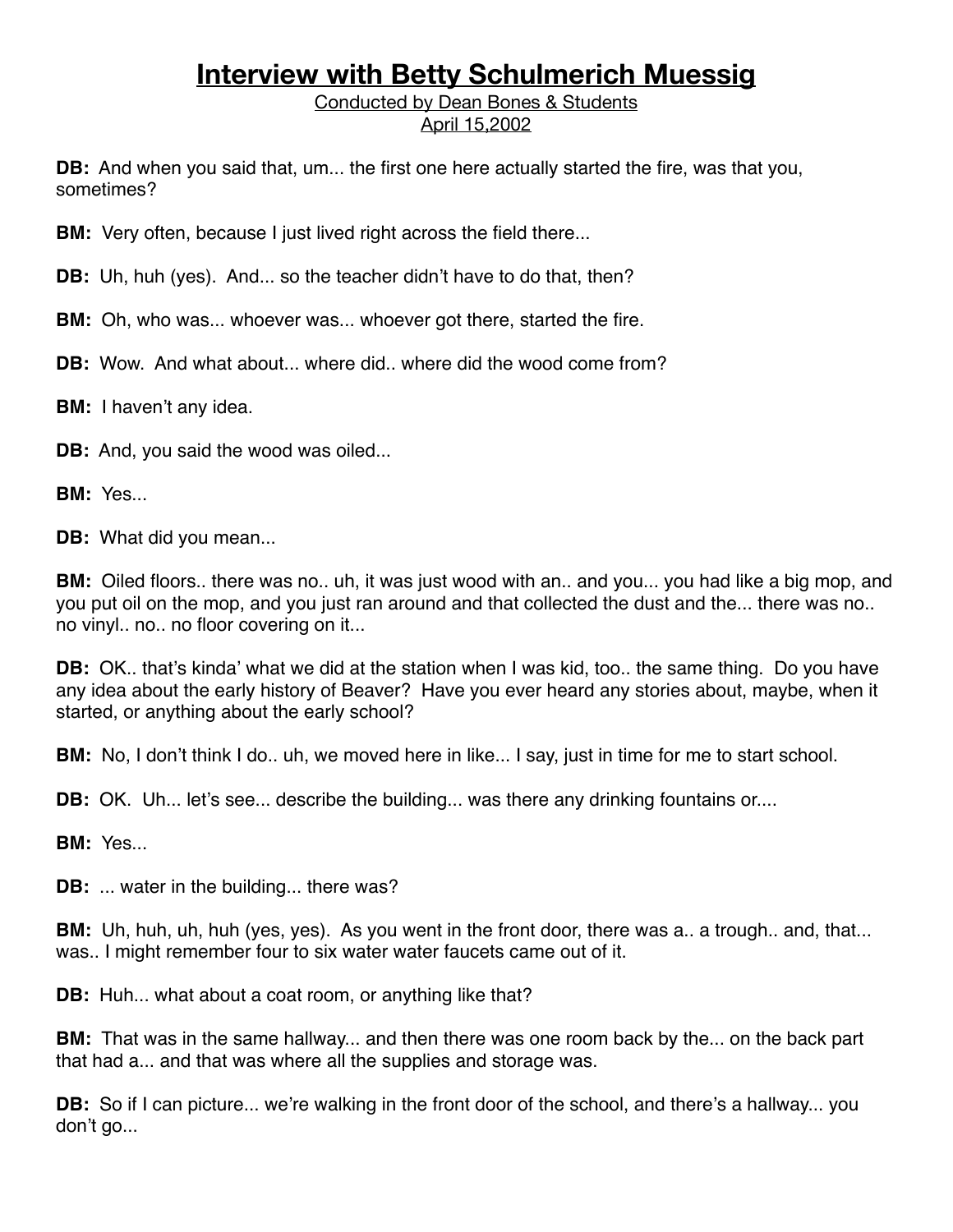Conducted by Dean Bones & Students April 15,2002

**BM:** It goes this way.

- **DB:** Oh... the hallway goes this...
- **BM:** Uh, huh (yes).
- **DB:** OK... then.. so, there's the upper grade rooms...
- **BM:** Uh, huh (yes).

**DB:** And then did you go around that room to get to the...

**BM:** Uh, huh (no).

**DB:** ... how'd you get to the back room?

**BM:** You went that way. There was..

**DB:** Oh...

**BM:** You went... you went in, and the coat closet and the water troughs were here, and then the big kids' room was there, and you went back this way and into the elementary... the lower children's room, and a corner of that was the store room.

**DB:** Oh, ok.

**BM:** And we used to play Annie, Annie Over over that... over that... that was one of the big ones... was... everybody would gather in the evenings in the nice weather and play Annie, Annie Over. We always played it over the... the back part.

**DB:** Oh, ok... I don't know why I keep forgetting to take notes... but the tape recorder is going... um.. so, any other things you can think of to tell us what the room looked like... like, what the desks were like, or anything?

**BM:** Just... they looked like the old desks that... um... you see... well, I have two of ʻem... my daughter's got two of ʻem, now... just the old wooden desks... just that... and people would always carve on ʻem or something, you know... but, you just slid in.. and you could lift the seat up, you know... and just the regular old desks, but... the first day of school I was back... and there... there was a shelf... the elementary room had windows all the way across it... and it had a shelf under it... and I got hot... and, so Eunice got hot, too... so Mrs. Warmoth took our... took these tops or whatever we had on... stood us up on top of the shelf, opened the window, so we could... so we could look outside and get cool.

**DB:** That's wonderful.

**BM:** Yes, I still remember that.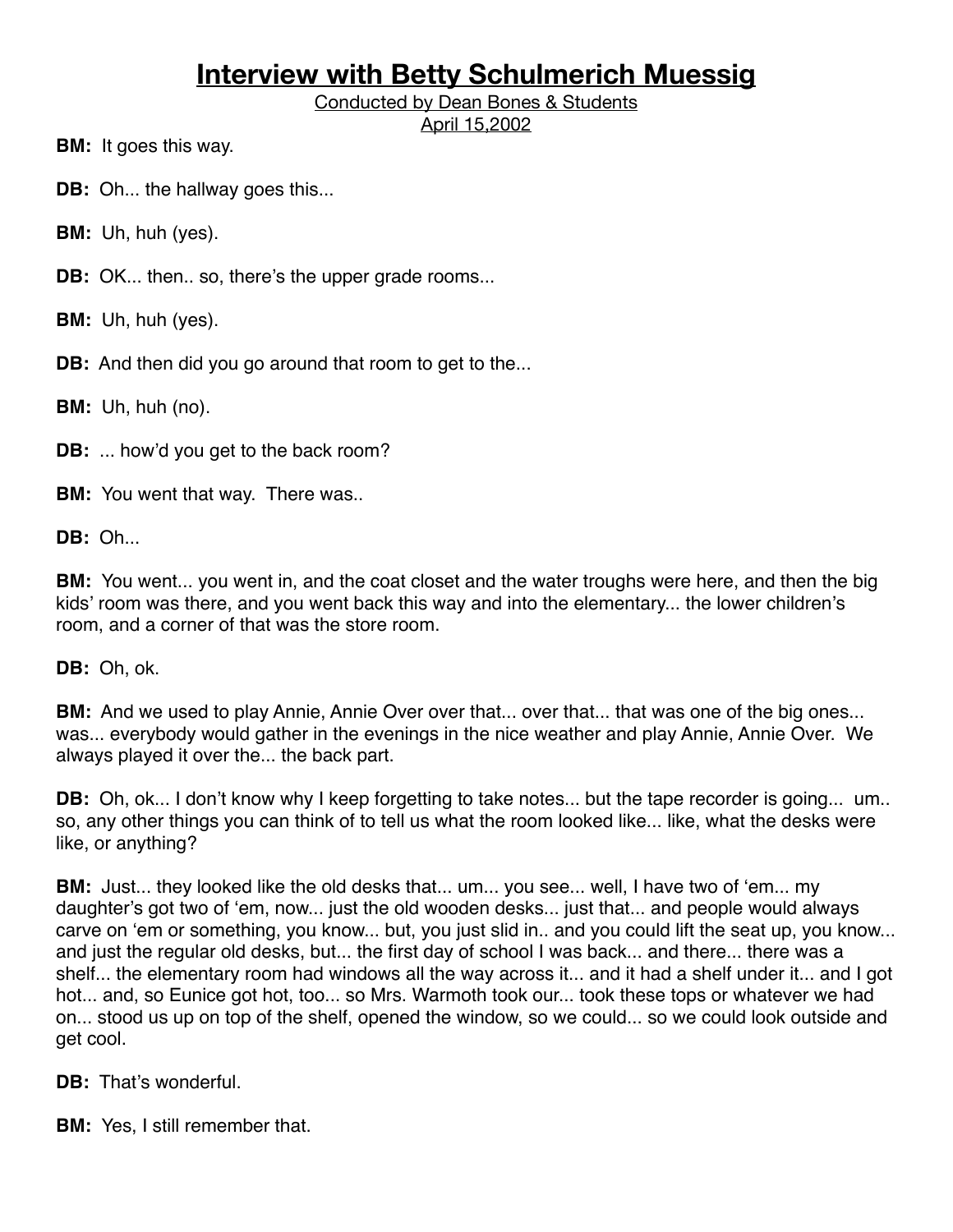#### Conducted by Dean Bones & Students

#### April 15,2002

**DB:** And if you think of any of those stories as we're going through this interview today, that's what we really want to hear... those stories... and no matter how long or short... or anything... ʻcause we don't want those to be lost.

**BM:** I feel like the school... just lots of blackboards and it was very important that the... you dusted off your eraser, you know, that was a big thing... you go out side and clap, clap, clap your erasers...

**DB:** So, you had four grades in one room...

**BM:** Uh, huh (yes).

**DB:** How would the teacher teach if there were four different grades? Did she teach everyone... everyone together, or what did she...

**BM:** As I remember... I really don't remember quite too much... but it would... she would call fourth grade to one part of the room, and we would study whatever we were studying, as far as... is the way I can remember it. She, uh... she didn't teach everybody... one through four... or wha.. or five through eight... but... you just kind of... and then I... I left during the seventh grade.

**DB:** OK. Um... what areas at that time came to the school... do you know... like, how far up Blaine, or how far up 101, or...

**BM:** I know they went to Hemlock... they went.. uh.. they went way up to... they went toward East Beaver, and went up to Blaine... because the Borbas.. the Borbas are still up Blaine.. and... his... the... uh... the young... the youngest who died was my age... and Quentin's... Quentin came down and went to school here... I don't really remember how far south we went ...

**DB:** Probably the same boundary between Hebo and... like Farmer Creek or something.. somewhere in there...

**BM:** Uh, huh (yes).. I would imagine.

**DB:** Maybe a little bit north of that. And.. I know that you probably walked...

**BM:** Uh, huh (yes).

**DB:** ...what about.. how did other people get to school?

**BM:** I don't know. I ri... had to ride the bus to Cloverdale... obviously, in high school...

**DB:** Oh, in high school... ya...

**BM:** But no, I don't remember.... I don't have any bus experience... I... we had a turnstile in between the two... through here...

**DB:** Oooh..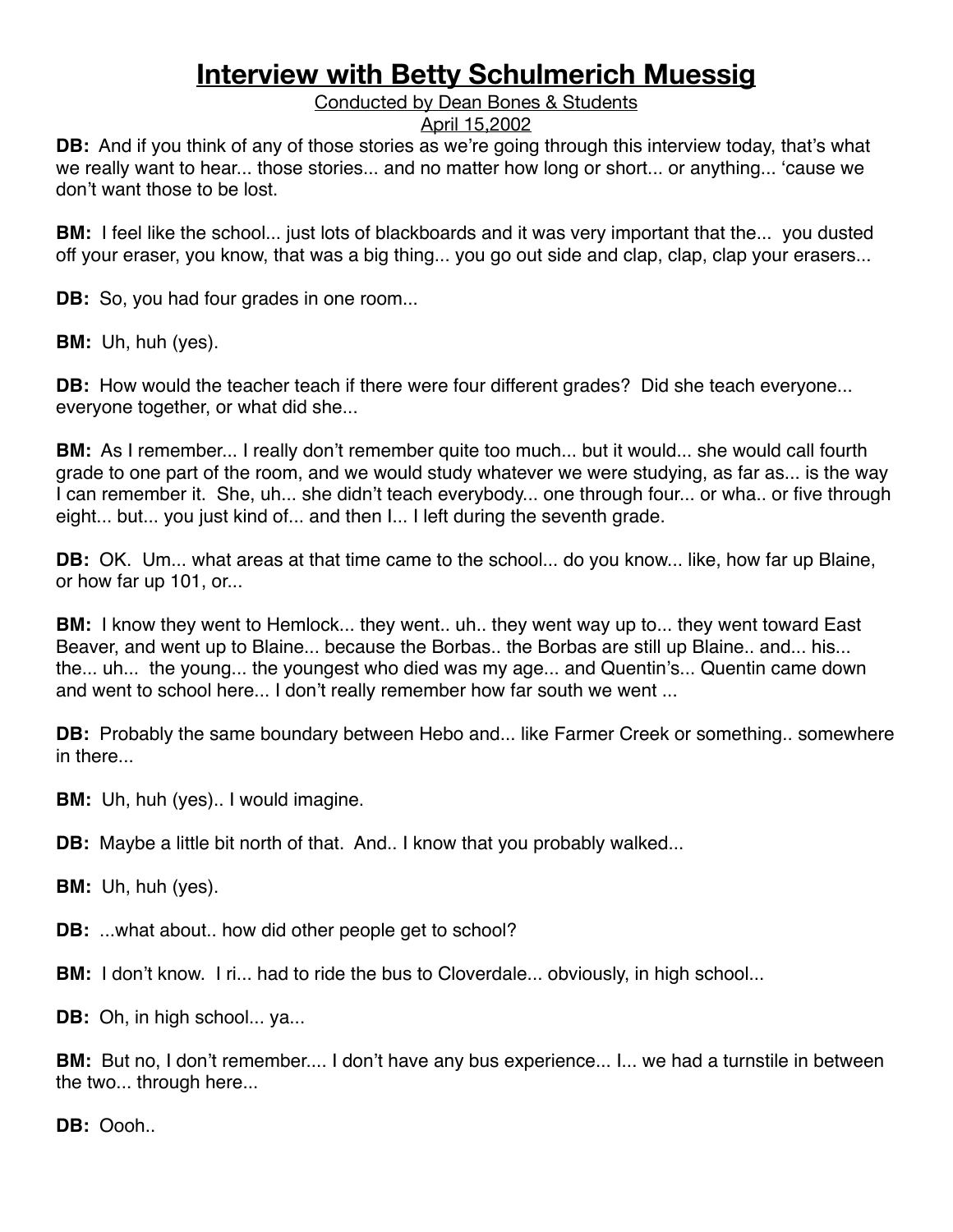Conducted by Dean Bones & Students April 15,2002

**BM:** ... and I went out through my back yard and this turnstile, and came over....

**DB:** Your dad probably made that?

**BM:** I doubt it... he wasn't very sharp when it came to that stuff... (laughing)

**DB:** OK. So, as far as a school day... um... any idea about maybe when the school day started or ended....

**BM:** No, I don't...

**DB:** And.. did you have recesses... or one recess...

**BM:** Uh, huh (yes)... one... as I remember, we had recess morning and afternoon...

**DB:** OK...

**BM:** And we'd go out and play underneath this... early on... we'd play out under this.. uh... shed that was sitting right here beside the road... played in sawdust.

**DB:** Were there trees out there at that point out by the shed...

**BM:** Uh, huh... uh, huh... (no, no)

**DB:** ... 'cause I know when dad went here there were trees out there.

**BM:** I don't remember any trees.

**DB:** And... what about out back? Do you remember anything behind the school? What was... what was... there... was there an open field or anything... any idea....

**BM:** I just remember all... I just remember openness.

**DB:** OK.

**BM:** The other thing that I remember was, of course, during the war... was this.. um... war plane reconnaissance center that we had up here... that was a big thing.. they had a... it was like a large... well, it was about half the size of this room... it... uh... in... in twenty-four hours a day, the Beaver community... uh... were in there, and they had a telephone, and all the way around was all the bad airplanes that we were supposed to be recognizing... and... and you just... you... people were in there all day and all night.

**DB:** Did you take turns, also?

**BM:** No. Uh... Just the adults.

**DB:** So your parents did?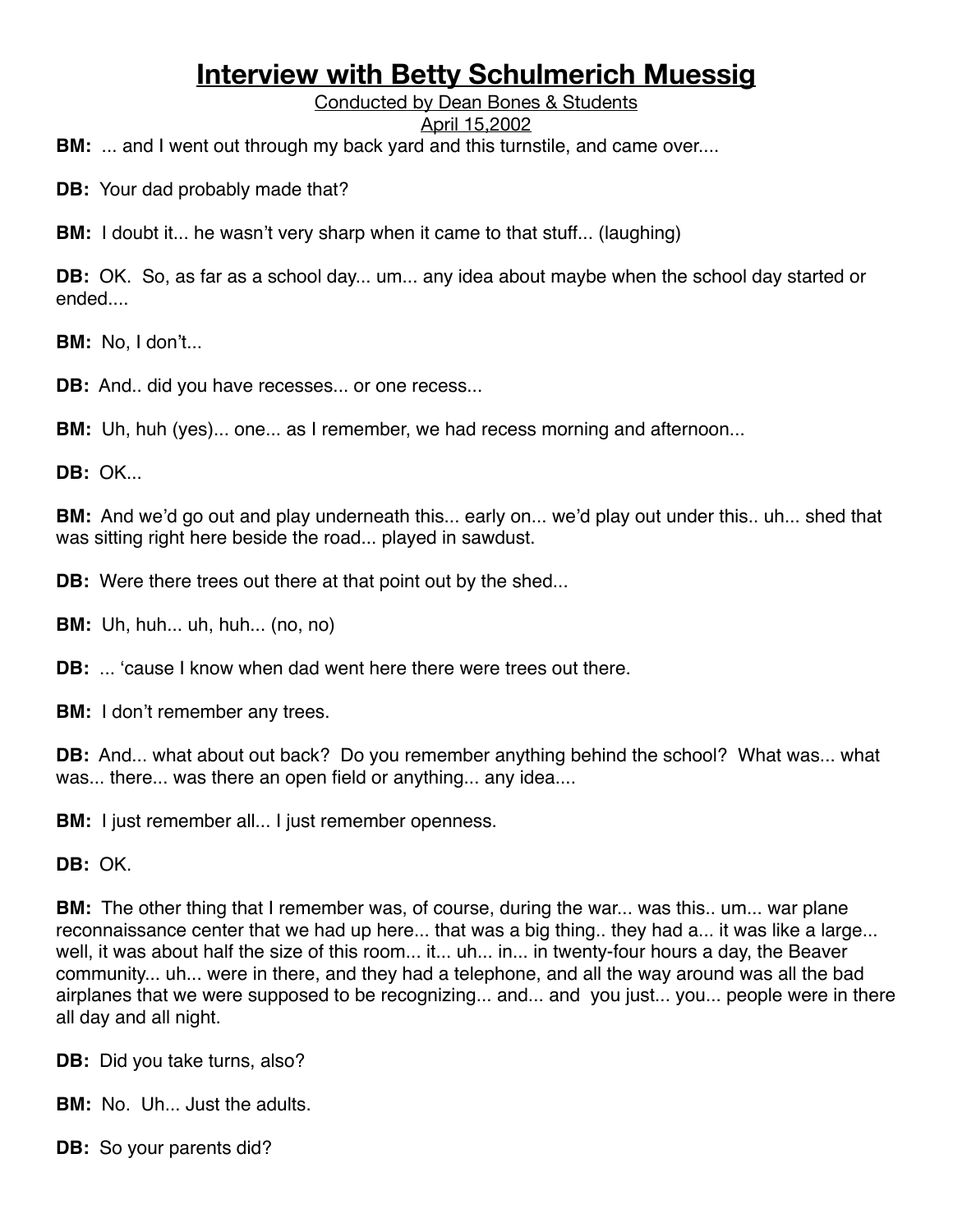Conducted by Dean Bones & Students April 15,2002

**BM:** Uh, huh (yes)

**DB:** How... I heard that went for quite the number of years, actually.

**BM:** Well, dad went in the navy, so we left... like I say, we left when I was eleven... in 1941... we left Beaver, and that's when Leta moved into our house, and then we came back in ʻ46... when I was a sophomore... went to Nestucca.

**DB:** OK. So, if there were discipline problems... if kids didn't do what the teacher said... what might happen to them... or... or do you remember any instances where some kids maybe were disciplined... can you tell about that?

**BM:** ME! I... I was... I was really Mrs. Goody Two Shoes.. I.. I mean, I wouldn't say a naughty word if I stepped in it, you know.. but one time we were playing hide and go seek, and my little *(sister)* was four years younger than me... and I was out behind the gym... hiding... and my sister says, "Here she is... Here she is!" I got so mad at her, I took her hand and I bit it! And I ... I got these roundy, buck teeth... and ... and here they were... kchee... it was.. I was... (laughing).... I can just remember... it was the only time I remember getting in trouble in high... in school... but oh, I bit her hand, I was so mad at her... and I was reprimanded and sent back to the... the school room to sit and.. miss the rest of the recess.. I can...

**DB:** So that was the punishment?

**BM:** Uh, huh... uh, huh (yes, yes) I was.. I was chewed out and sent back to the classroom.

**DB:** What about uh... were there any... uh... real serious other discipline issues teachers might have had?

**BM:** I don't ever... No... I don't think it... I don't remember any problems at all... I don't remember any

**DB:** OK.

**BM:** I think we were always good guys.

**DB:** Were the teachers con... you think... would you consider them strict, or...

**BM:** Very caring.

**DB:** Really.

**BM:** Very caring. Mrs. Gilbert and Mrs. Warmoth... like I said.. if I got hot, she put me on a shelf and hung my head out the window, you know... and.. uh.. very caring.

**DB:** And were those the two teachers all the way through, or were there any others...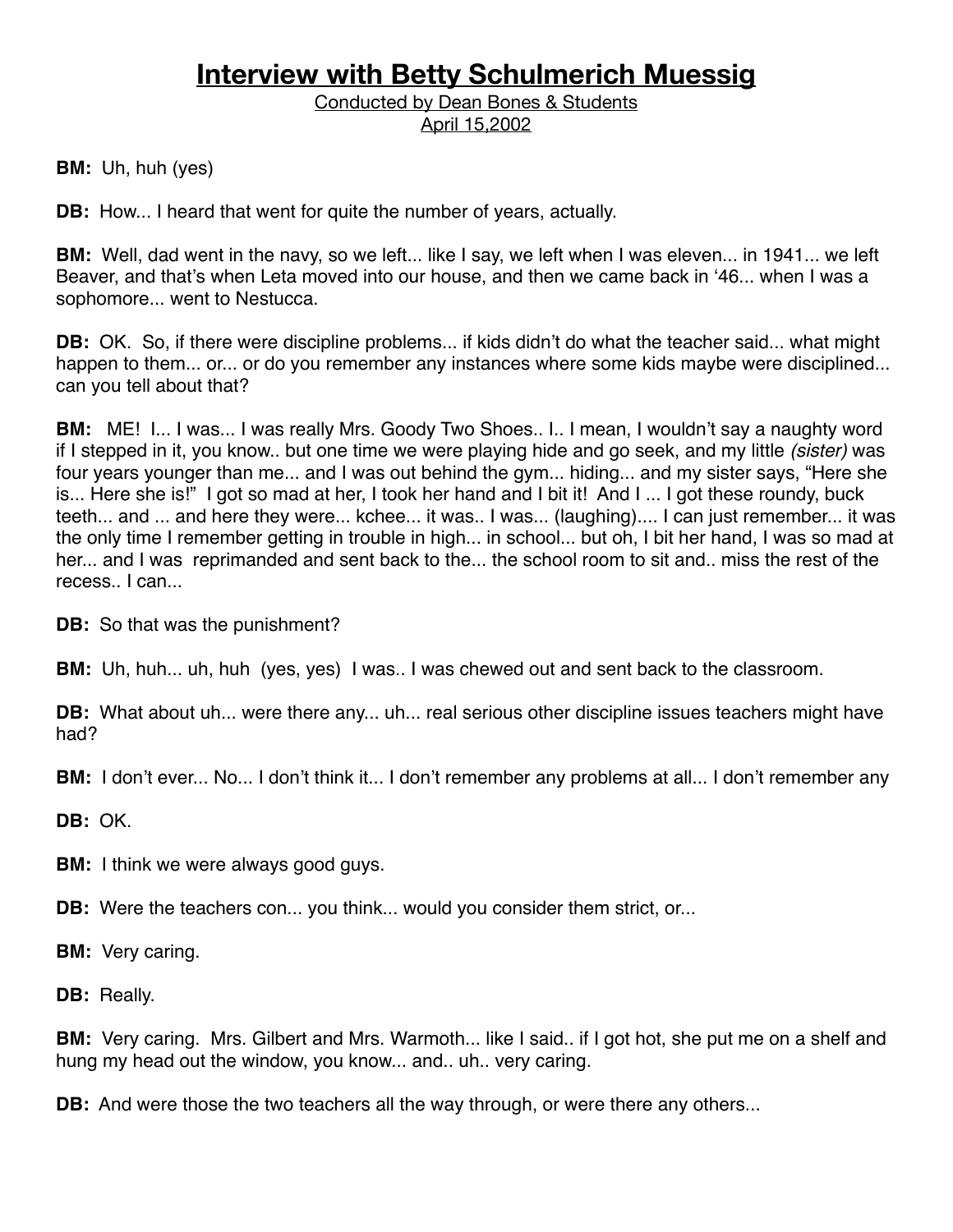#### Conducted by Dean Bones & Students

#### April 15,2002

**BM:** No, those were the only ones that I had... in fact, my mother was ill a lot, and I had hair that was way down to here, and when mom was in the hospital, dad would hand me a hairbrush and send me to school for Mrs. Gilbert or Mrs. Warmoth to braid my hair.

**DB:** Huh... that's a neat... that's a good story.

**BM:** You know.. you don't come to school anymore with a hairbrush and a couple rubber bands, and...

**DB:** ... do you want me to do your hair (to a student) (laughing) You'd look like Pebbles. So there was a phone up at that booth... was there any phone in the school... do you remember?

**BM:** I don't remember. We had a phone at our house.

**DB:** What did you use to write with? Were.. was it a certain type of pen, or pencils... or...

**BM:** I only remember pencils... I don't remember using pens.

**DB:** Were they the larger pencils, or just the regular pencil like we used to have?

**BM:** I think they... when we were little, I think they were bigger and regular as we got older.

**DB:** What would happen if there were some emergency at school... like some kid would get hurt?

**BM:** I don't remember anything ever happening.

**DB:** OK. How important was the school... were... were the school buildings to the community? Did they ever use them... or were they involved much with the school?

**BM:** That's what I'm thinking.. as soon as the gym was built, then it became a community center. The... the two little rooms really had no... um... place to... to do anything... like have programs, or... you know... things... but once the gym was built, it was part of the... very important to the community.

**DB:** OK. What about... we were talking about schools... what about just your early growing up time in this area.. are there some.. what's your earliest memory? Do you have an earliest memory that you could share with us... or anything... doesn't have to be school....

**BM:** Oh... I remember 1934 when my sister was born.

**DB:** Hm... and that's uh... Cuter who was just killed in the accident...

**BM:** Correct.

**DB:** Ya... ok. And you were how old at that time?

**BM:** Four... she was four years younger than me.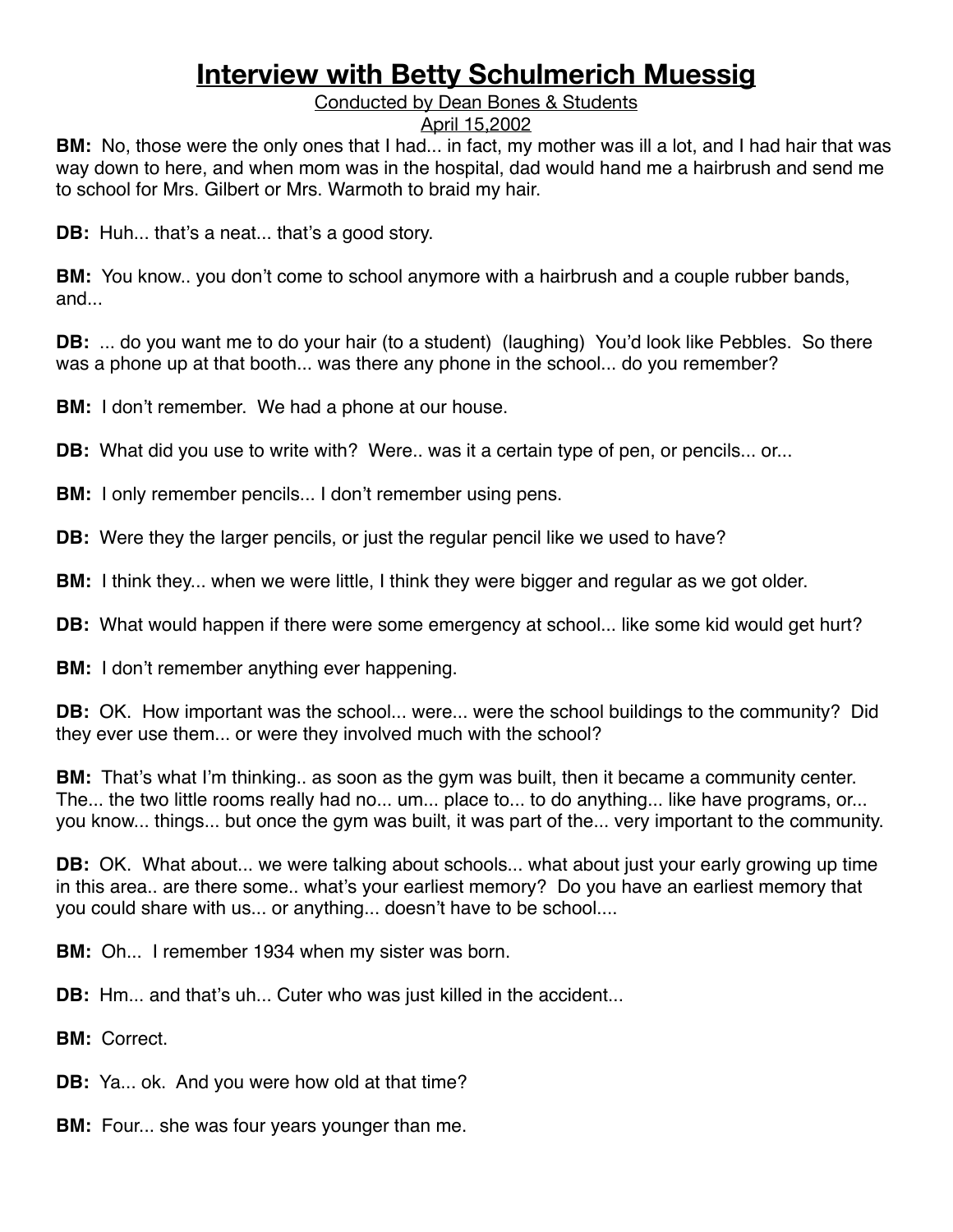Conducted by Dean Bones & Students

April 15,2002

**DB:** And... and do you have any other younger brothers and sisters...

**BM:** No.

**DB:** Oh, that was a special time.

**BM:** Uh, huh (yes).

**DB:** OK.. any other stories of uh... life in the community?

**BM:** Well, I saw the... the, uh... bookmobile out here, and boy that was a... I mean, you just held your breath until you knew when the bookmobile was there, and you'd... you... you went to the spot before it got there... it was very, very important... and the thing that I think now, because since I've moved out to the valley, uh... my children did Boy Scouts, Girl Scouts.. uh... strawberry picking, skiing.. all these things that in Beaver... we had 4H... period... as I remember... I mean... there was no... there was no youth groups like we... you just entertained yourself... but we didn't have scouts, we didn't have uh... um... ski... like... my... my kids both went out and in the summertime and picked strawberries... you know.. you didn't do that... you didn't go skiing... you didn't do a lot of....

**DB:** There wasn't a whole lot to do.

**BM:** Well, we just played... we played all the time... I mean, I... uh... I never... and then uh... when I was older I got a horse, but uh... you... we just played all the time.

**DB:** So when you played... you mentioned Annie, Annie Over here at school... what were some of the other games that you...

**BM:** Oh, one would be... just... everybody would be appalled at now... you would Cut the Pie... did you ever play Cut the Pie? Well, you would find a big round spot, and you'd... you'd draw a circle, and then everybody has a knife... (laughing)... and you flick it, and you'd have to Cut the Pie... and I forget how... all the... all the details, but everybody brought a knife to school... and we used to play... um.. um... Mother, May I.. we'd... the kids would all... a lot of us would gather in the school yard and play Mother May... or, a lot of ʻem played over in my yard, ʻcause we had such a big place over there, but um... Mother May I, and Kick the Can, Annie, Annie Over...

**DB:** I don't think they know any of those... so I'm gonna' have some of these kids look up some rules for them to play...

**BM:** Ya, but don't forget to bring your knife to school and play Cut the Pie... that'll go over big!

**DB:** Ya! Ya... there was a... I found out that there was a fish hatchery at one time over at your place...

**BM:** Uh, huh (yes)

**DB:** Was that... earlier than you, or...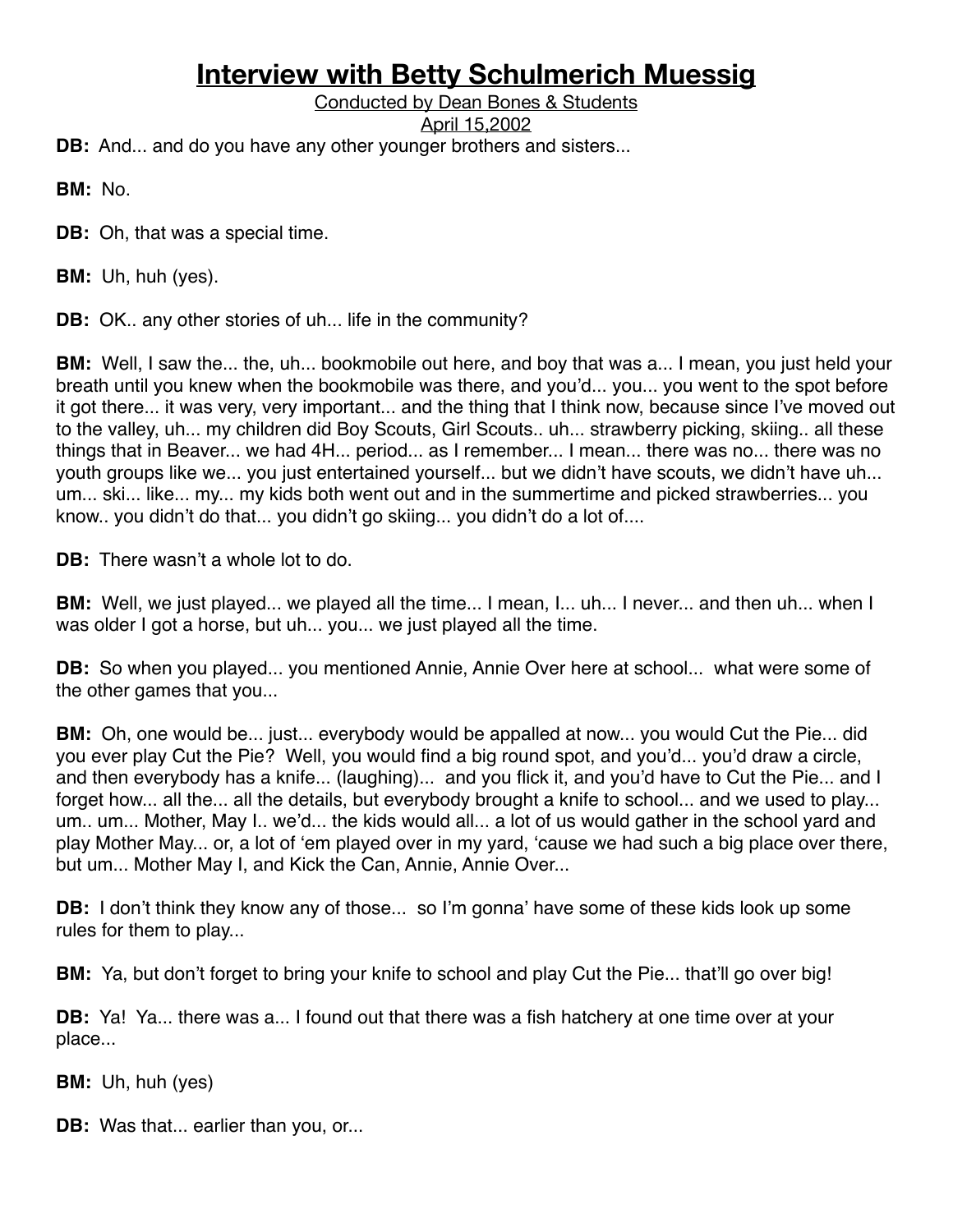Conducted by Dean Bones & Students April 15,2002

**BM:** Yes.

**DB:** Earlier..

**BM:** The... uh... it... where... where the cabins were...

**DB:** Right...

**BM:** ... then you go back straight on that line.. uh... uh... parallel to the Beaver Creek, and there was big... uh... big indentations in the ground... they'd be like... maybe the width of this room... and they'd go along and then they'd dip down, maybe about yea deep, and then you'd go along, and then there'd be a... another ... would come up and go across and come down... and there was about four of those great big.. and I was told that that was where the fish hatchery was.

**DB:** Did they have... how did they hold the fish.. were there wooden tanks...

**BM:** No... it was... when we got there in '36, it was just, uh... just big long indentations in the soil.. that they told uh.. told us that that was a fish hatchery... had been a fish hatchery. So it wasn't um... oh, and... another thing that we always did, was we played down at the cheese factory... in at the... if you thought that.. if we went up to Tillamook to the cheese factory and did what we did down here, they'd have a cow! But we used to go down to the cheese factory, almost every day, and at the end of every vat was curds... well, you just helped yourself, you know.. there was no problem at all... you'd grab in there with those dirty little fingers, and get your curds, and then you'd go in to the back room where they did the.. where they did... where they stored the cheese, and you dipped your hands in the wax... and you waited until it... waited ʻtil it got hard, and then you dipped it again, and that went on for as long as you wanted until your... your hand was like that... then the big thing was to try and get it off... get it off and not break the thing... but...we used to play at the cheese factory...

**DB:** Wow... was the wax hot, or warm...

**BM:** Warm... warm...

**DB:** Oh, not unbearable, then...

**BM:** Oh, no... but then, we'd... we could go to the cheese factory and eat curds and play in the wax...

**DB:** Did you know who worked there at that time?

**BM:** No..

**DB:** OK... but they must have been pretty friendly...

**BM:** Oh, ya.. I mean.. to let us little dirty-kidded hands go in there and grab some curds... there was always curds at the end of every vat...

**DB:** I mentioned to the kids that your dad was a professional baseball player...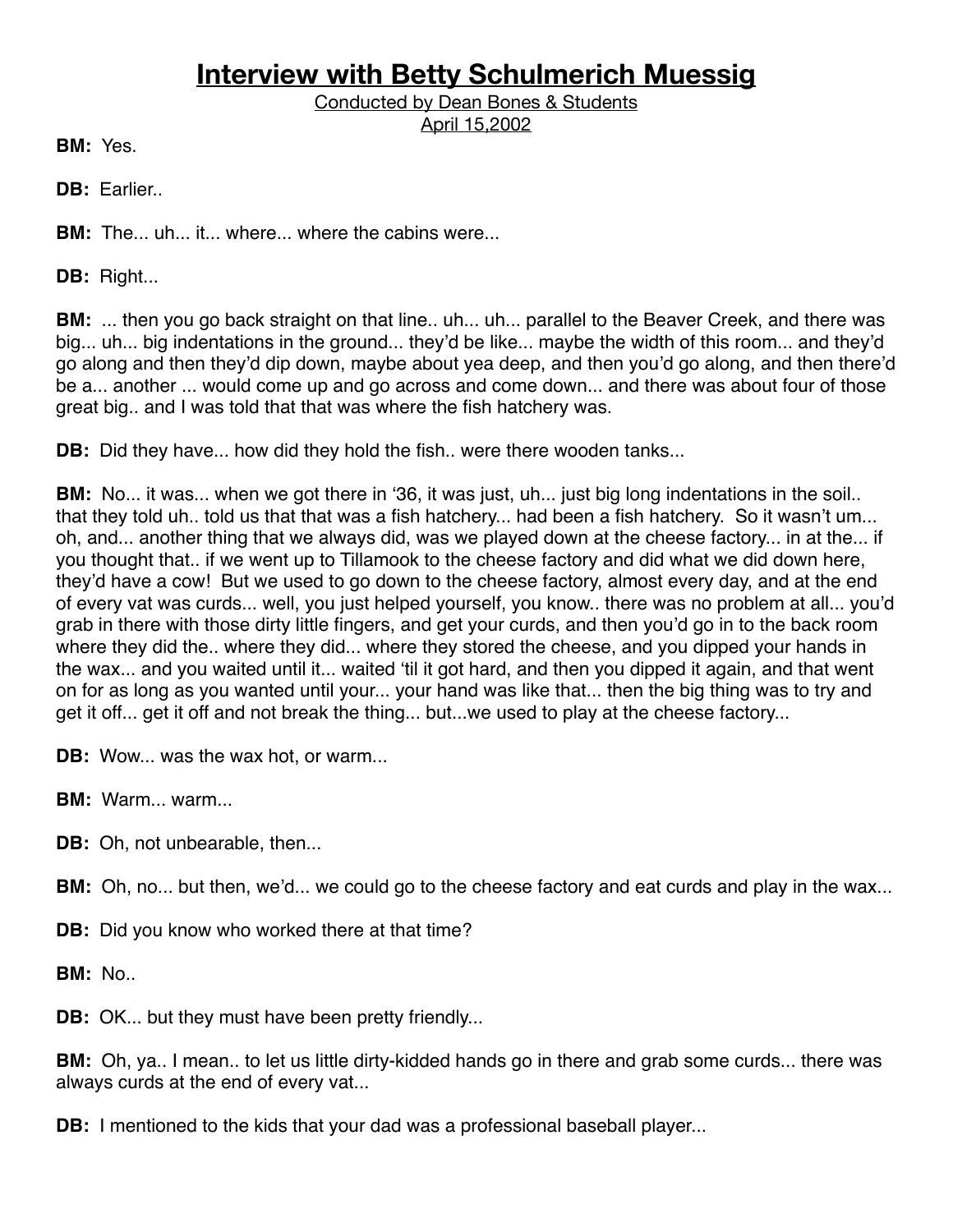Conducted by Dean Bones & Students April 15,2002

**BM:** Uh, huh (yes).

**DB:** Can you share anything about that?

**BM:** Well, uh... in.... I forget what year... dad graduated from Oregon State... and he played four years of baseball at Oregon State, and then he turned down a chance from... um... to play professional umm... football, and he went... and he played for the Portland Beavers, and he played for Los Angeles, and he ... Los Angeles at that time was a minor leagues... and then, in 1934... the same... right at the same time my sister was born.. he went to... um... he went to the big leagues, and he did a... he played for Boston Braves, and Cincinnati and Philadelphia...

**DB:** Huh...

**BM:** ... and he... one time he was the fifth highest batting average in the National League.. and his salary was \$6,000... which is.. those guys make in one game, nowadays... but then... and we.. uh... course I was still a child... little then, but as soon as I turned six, they wanted me to have a... have a school.. and so that's why we moved to Beaver...

**DB:** Huh...

**BM:** ... and because.. it was just because I... as soon as I was six I was going to have a house and a school...

**DB:** So did he... he quit...

**BM:** Well, at that point, he did some... he was gone part of the year... he worked in Idaho... he ran some minor league... managed some minor league teams for a couple years, and mom and we kids lived over here... mom had a great big machete... mom wasn't a very big lady, and she had this machete that was... it would take a... you'd be lucky to swing it yourself... and mom kept it under her bed for protection. (laughing) I don't think she could have lifted it up if she had to! But she was protecting us... so, yes... and then dad... after that... then.. he... he... the reason he moved here was so he could fish, and then he ran fishing boats on the Nestucca for...

**DB:** So he was a guide?

**BM:** Guide... right.. and all the cabins... the fishermen would come over from the valley and stay in the cabins, and in a lot of cases, because we had no restaurants in Beaver, mom would cook for them, and then dad would guide for them, and... heck, I was twelve years old... I *(was)* running boats up to the fifth bridge... and... vroom, vroom... in the pickup, and I didn't have any license any more than ... and as I got older, after school I'd go down to Farmer Creek or Three Rivers and pick up the boats as they were ready to come out... but dad loved to guide.

**DB:** Were the cabins there when you moved in, or did you build ʻem?

**BM:** Built ʻem.

**DB:** Oooh... and now I think they're all gone.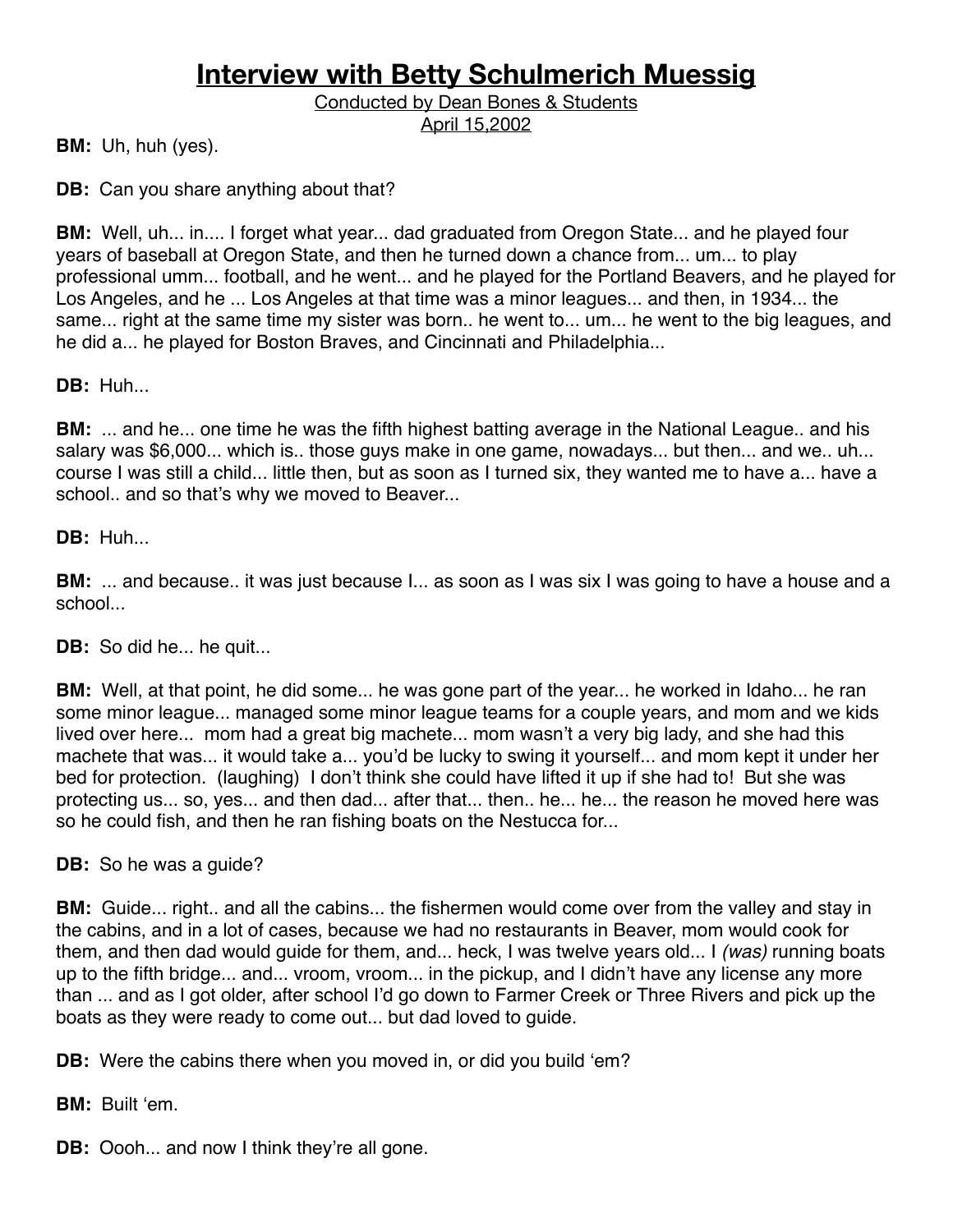Conducted by Dean Bones & Students April 15,2002

**BM:** Yes, they are.

**DB:** Just the last one, I think, was burned this year while we were in school.

**BM:** Ya.

**DB:** What... uh... can you think of some important advice that your parents gave you at all as you grew up... some wisdom that you got from your parents?

**BM:** Work hard. If I wanted to please my father, I worked hard... I mean, if things got dull, I could take a bucket and go out in the horse pasture and pick up horse poop, put water on it.. so dad could feed his squash plants.. you know what I mean? It was important to keep busy and to work hard... I think that was... and I still... I still work hard.. even though I'm seventy-one... I still work hard for an old lady.

**DB:** So, that's a... a work ethic, then.

**BM:** Yes, yes. I think that's the main thing... of course... I don't know... my mother was always saying, be a lady.. shoulders back, you know, shoulders back... and... I know... like at that point, you know, we all have these little things here... and you always ... I was always going like this... trying to hide 'em... hide 'em... you know, and mother would say.. shoulders back! And I would say, well, that's embarrassing... but I was supposed to be a lady for my mother and I was supposed to be a worker... a worker for my dad... and dad had no had no boys, so I was always the boy, when we had to cut wood, or.. I was always... did the boy stuff.

**DB:** You had uncles... or uncle... who lived around here, too...

**BM:** Uh, huh (yes)... Uncle Pink lived here... and one time Uncle Pink lived in the... uh... where the Texaco station is now... with the grocery store...

**DB:** Gilbert's... is that it at the time...?

**BM:** I don't remember what it was called, but it was just... that was the store, and it had a big stove in the back, and you could buy everything from nice gifts to candy and... that was... that was THE store...

**DB:** And he lived there, you said?

**BM:** He lived in... in the back part of it there for part of the time... not all the time.

**DB:** Can we.. can we talk about any other businesses that were in Beaver at the time... like, next to the... where the station is that... just beyond that...

**BM:** ...was the tavern.. the Green Parrot...

**DB:** OK.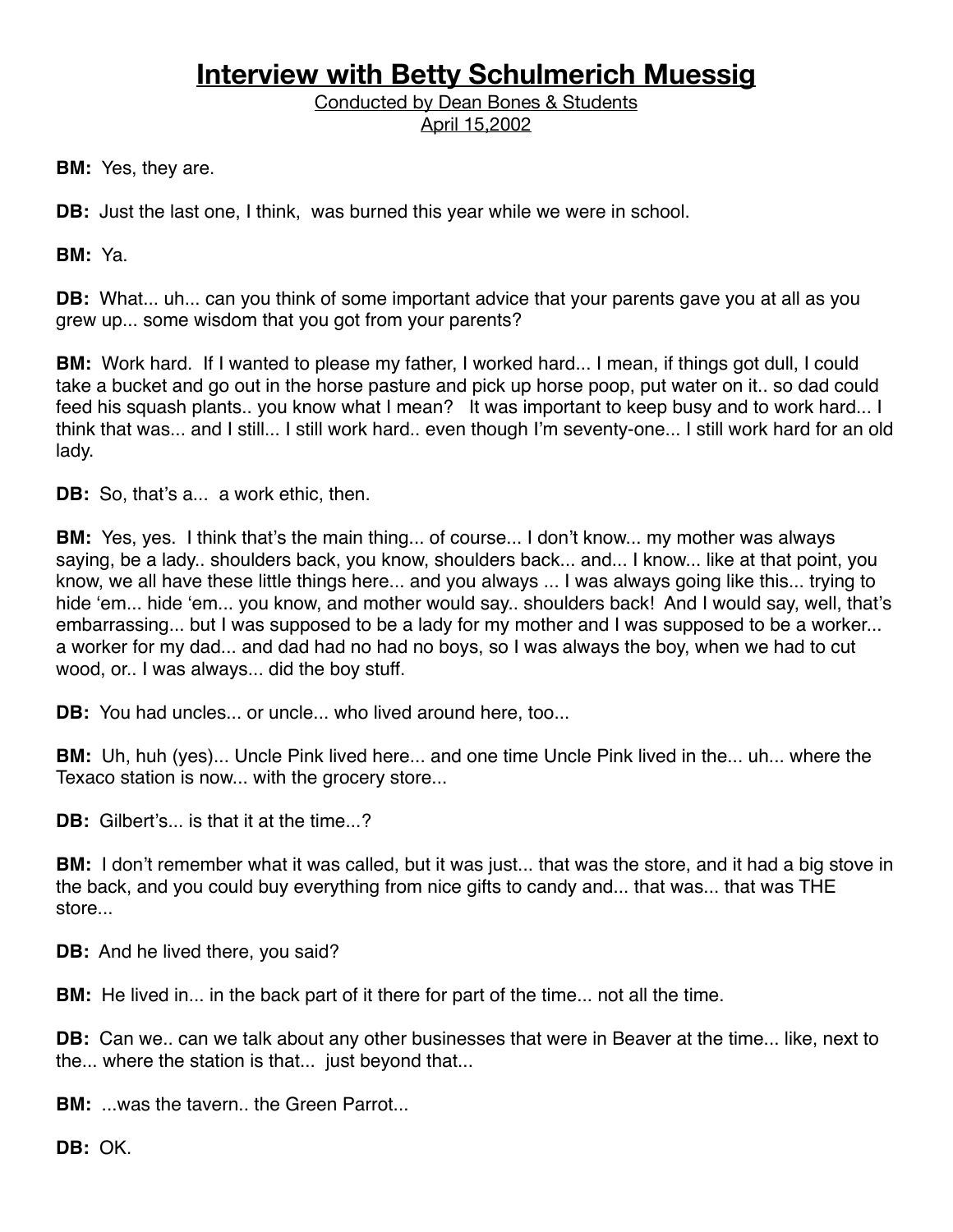Conducted by Dean Bones & Students April 15,2002

**BM:** You walked in the Green Parrot, and obviously the bar was on this side, but you turned left and you... and you'd... there was a barbershop...

**DB:** Uhhh...

**BM:** Barbershop with one barber chair, and just inside the door to the tavern...

**DB:** Any idea who ran that?

**BM:** My cousin Bernice, uh.. at one point...

**DB:** Edwards? (*Note . . . I have no idea who this refers to! Bernice was Bernice Stewart Ekborg at the time the Green Parrot was open, and she and her husband, Clare, owned the Green Parrot. db)*

**BM:** Ya.

**DB:** Oh.. she actually did the barbering, do you know...

**BM:** No, no, no... she just.. they, they... they, uh... they owned the, uh... Green Parrot...

**DB:** Green Parrot.

**BM:** Uh, huh (yes). And then, over behind where all the log trucks are... back against the river was a sawmill

**DB: OK... right...** 

**BM:** And then of course it uh... of course the cheese factory...

**DB:** So, Angell's Mill... wasn't that what it was?

**BM:** That sound kinda' right...

**DB:** I think that was the name.

**BM:** It was a big saw... We used to go back there and run around... I can't think... that was about ... (whoo, whoo)

**DB:** It is warm... but we're all warm, so we can deal with it. You guys, do you have any questions you can think of that you'd like to...

**Student:** I do..

**DB:** Ya..

**Student:** I was wondering if... Tillamook was here during the time you were going to school?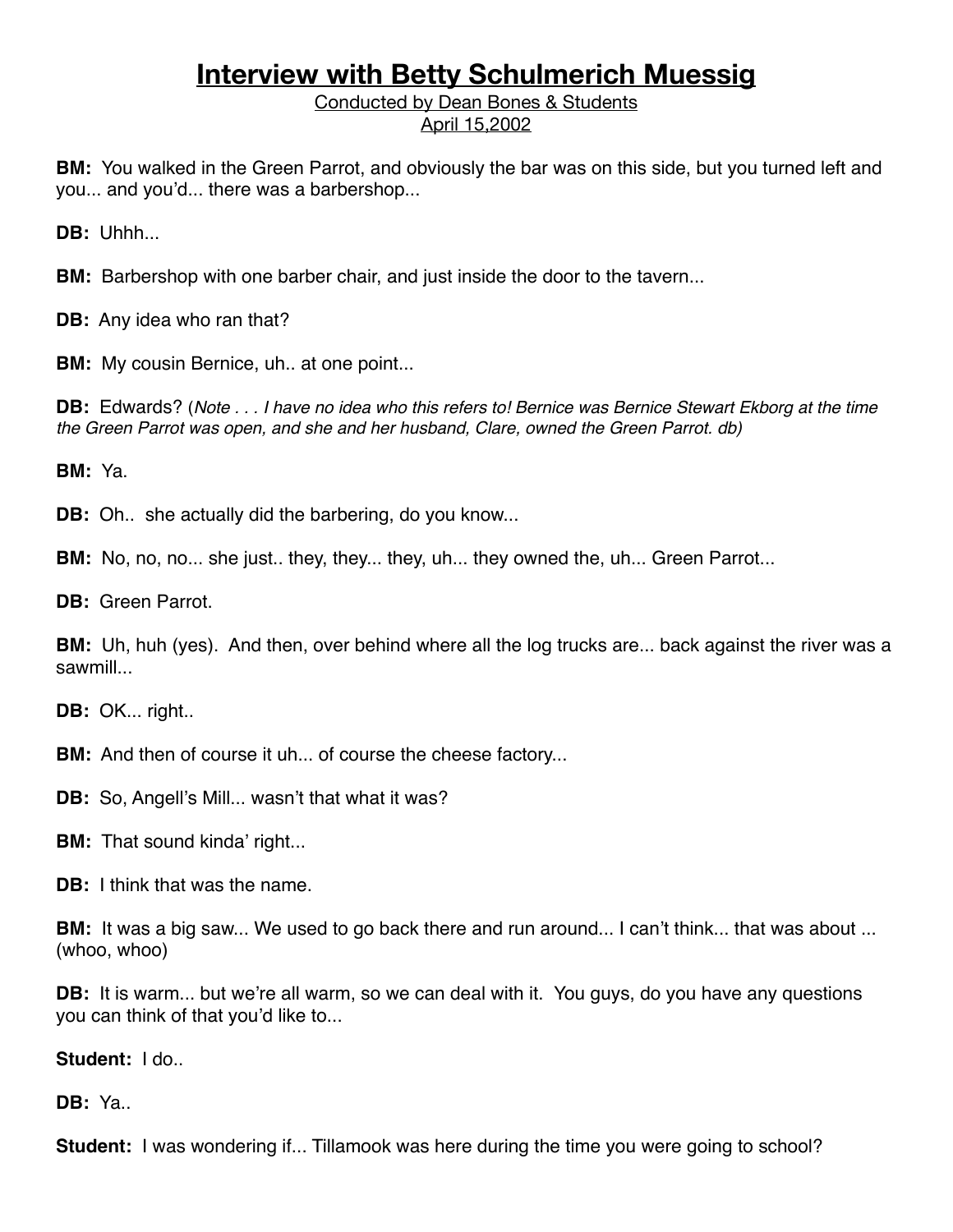Conducted by Dean Bones & Students April 15,2002

**DB:** The city of Tillamook?

**BM:** Oh, sure... we used to.. that's where we went to go to the dentist, and the doctor... and bowling...

**DB:** But it was a... it was further, because...

**BM:** Yes.

**DB:** They've now changed the roads... it was a lot.. uh... like when you go past Pleasant Valley... there's a road that goes to the right... that... actually, I think, was the main road...

**BM:** Oh, ya... took us... took us twice as long as it does now. But that's where we used to go to get... to get all of our... uh... you went to there to get your drivers' license... that's where I got my license, and uh...

**DB:** But you probably didn't go very often, did you, to Tillamook?

**BM:** No... nope... my mother was going to keep me be a lady, and so she... uh... took me... I was... went in there for tap dancing lessons... I have this much rhythm... and she was determined I was going... so I went to Tillamook once a week for tap dancing lessons... what a waste of money... (laughing)

**DB:** (laughing)

**BM:** ... and then I went to piano lessons down by the post office.

**DB:** And who gave you those?

**BM:** I don't remember, but that was a waste of money, too.

**DB:** So by.. on this side of the post office?

**BM:** No, the other side... right.. just... there's a road that goes up there...

**DB:** Bunn Creek... ya...

BM: ... it goes... it was a... it was a house right in there.

**DB:** Hmm... Do you remember who the postmis...mistress was ... postmaster at that time?

**BM:** Uh, huh (no)

**DB:** Ok.. I don't know if it was Emma Saling or not..

**BM:** Oh, I remember that name...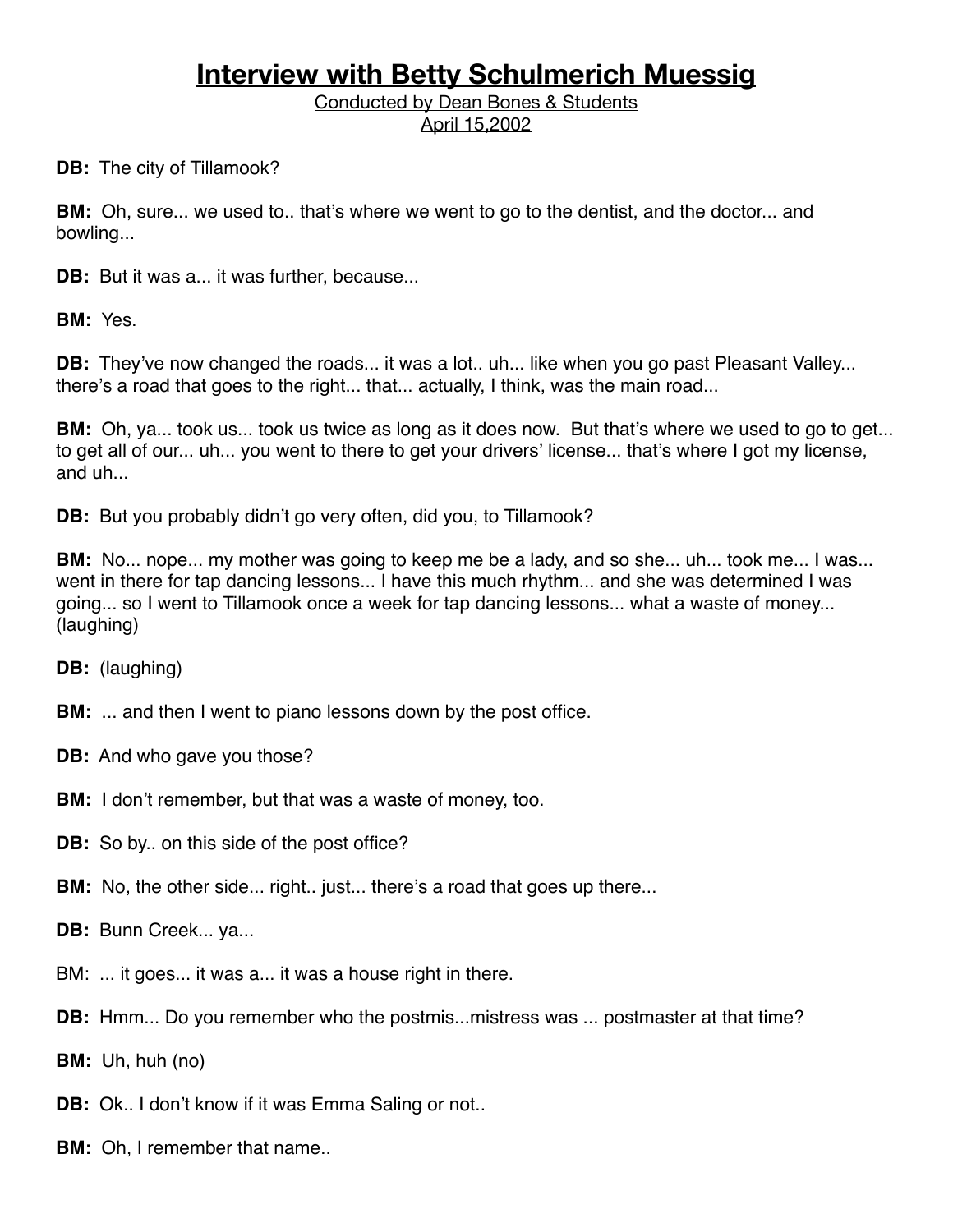Conducted by Dean Bones & Students April 15,2002

**DB:** Ya...

**BM:** So that could have been it.

**DB:** Um... any other things that stand out in your mind... if you were talking to your grandkids... some stories that you might remember from childhood that you might share with them.. that you can think of.

**BM:** Just that... I... I think it was a very... that I enjoyed growing up here... you know, that it was a very pleasant, soft, easy, rural relationship... I guess that... you, uh... it... you know, it was a big time when you went to Portland to buy some... buy something special, you know... uh... no... I.. right now...

**DB:** OK. Actually, I think you've done really well. I liked the stories you told us... they were wonderful. And you guys... I don't know... I already did technology... told you I was gonna'... you wrote a letter that I've actually used for a technology assignment, wherein the kids have to word process this... process this, so we just have to type it, just to see how they are typing... and, um... my thought was that as they did it, they could actually read the information and get the information... so, I'm going to give this to one of you...

**BM:** Well, you see now... when I moved around, my... my grammar isn't what it... is probably ... you're... whoever's good at grammar, is going to have a kitten when they see that, because I was moving around between seventh, eighth, and ninth grade, and every time that I'd move, they had... they had just had grammar, and so I'd get to the next school.... oh, and I had another thing when I... I had this... dad was in North Carolina, and they didn't know how... they didn't know any Oregon words... it was the Will. a. met (Willamette) and etc., and I could... I could... I was very good at spelling... but I could... almost flunked spelling in North Carolina, because your teacher here will enunciate, and make the word sound right... you don't know... those guys in North Carolina, didn't sound right to me! (laughing)... I just about flunked spelling. But, uh... grammar and stuff I'm not good at, either.

**DB:** So they would have... like, a southern drawl type of rhythm, probably... you mentioned the desks... your daughter has two desks.. were those desks from here?

**BM:** Yes.

**DB:** Really? Is it possible for someone to take a picture of those so we could actually scan a picture, just to show what the desks were like?

**BM:** Yes.

**DB:** That would be wonderful. That'd be... that'd be great..

**BM:** I'll have to just... put it in my memory bank to do it...

**DB:** And.. if there's anybody that you stay in contact with that used to live around here...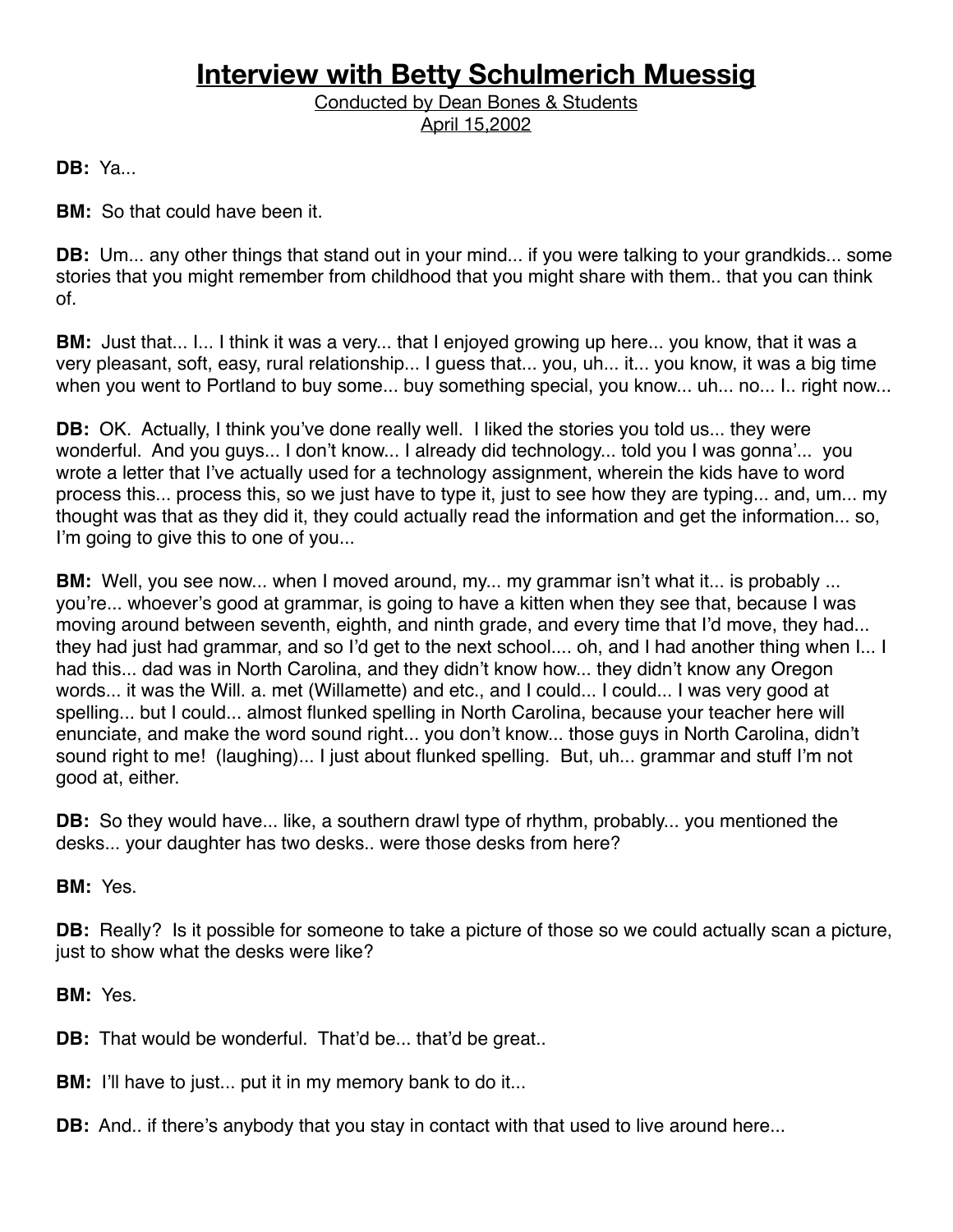Conducted by Dean Bones & Students

April 15,2002

**BM:** Oh, that's what we were talk... Eunice...

**DB:** Bentley? I.. I...uh... am going to phone her and have her come in for an interview, so I will do her.

**BM:** Now, see I went from first grade to twelfth grade with Eunice...

**DB:** OK. *(And then we must be looking at old photos as we continue talking.db)*

**BM:** And here she... ya, she's... we were...

**DB:** And, Lloyd, we've uh... talked to several years ago, but I've gotta' talk to him again.. and Noni.. I didn't...

**BM:** Noni was... Noni was.. course that's ... that's Nestucca, obviously... that's Linda Rock... Marianne Bills... Dave Martin... Howard Owens... me... that's Evon... Lavonne lives here in Beaver...

**DB:** Ya... she's coming.. uh... Wednesday, and talking to us...

**BM:** Ya. Lavonne. Lavonne.

**DB:** Lavonne is also Wednesday...

**BM:** Ya... John was in Cuter's class... that's Lavonne... Linda Rock... no, this is Linda Rock... I can't think of her name... Keith French... I can't think of her name...

**DB:** So, you guys, when we finish, also, in just a few minutes, besides going and looking at the internet, you're going to sit down and then ask her if she can identify these people right in the photo.. ok, and we'll write down the names...

**BM:** Do you want these pictures of ... of the smoke?

**DB:** Ya, I'd love to copy them.. and I'll get ʻem back to you.

**BM:** Ya. I can come back and...

**DB:** Wonderful. Thank you very much.

**BM:** Well, I hope it's something...

**DB:** Oh, no, it's wonderful.

**BM:** Well, I certainly have enjoyed Beaver...

**DB:** I appreciate your calling and coming over. One thing that I didn't do was the... uh... release form, so while they're showing you the internet, I have a form that I'll ask if you will sign that we can